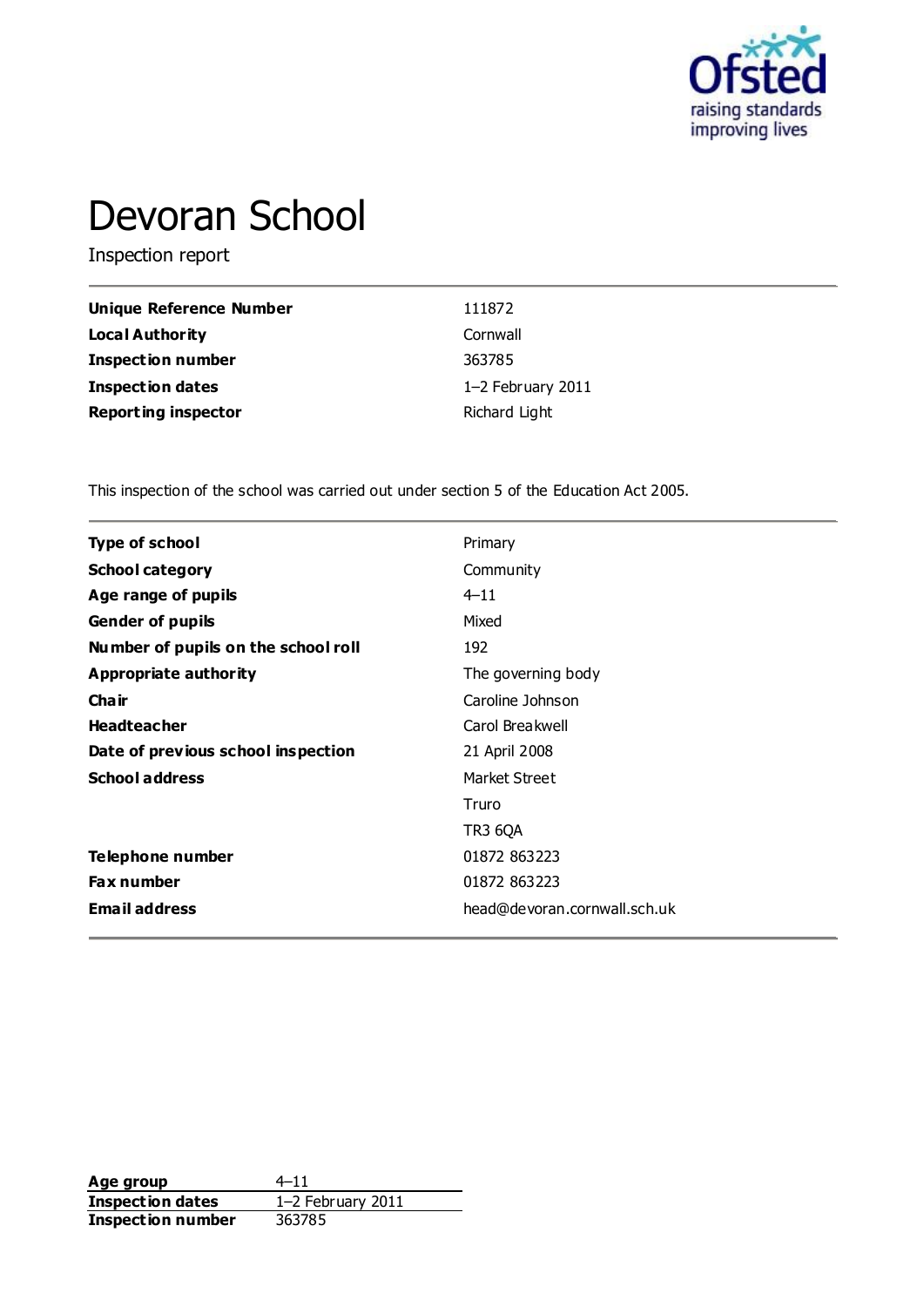The Office for Standards in Education, Children's Services and Skills (Ofsted) regulates and inspects to achieve excellence in the care of children and young people, and in education and skills for learners of all ages. It regulates and inspects childcare and children's social care, and inspects the Children and Family Court Advisory Support Service (Cafcass), schools, colleges, initial teacher training, work-based learning and skills training, adult and community learning, and education and training in prisons and other secure establishments. It assesses council children's services, and inspects services for looked after children, safeguarding and child protection.

Further copies of this report are obtainable from the school. Under the Education Act 2005, the school must provide a copy of this report free of charge to certain categories of people. A charge not exceeding the full cost of reproduction may be made for any other copies supplied.

If you would like a copy of this document in a different format, such as large print or Braille, please telephone 0300 123 4234, or email **[enquiries@ofsted.gov.uk](mailto:enquiries@ofsted.gov.uk)**.

You may copy all or parts of this document for non-commercial educational purposes, as long as you give details of the source and date of publication and do not alter the documentation in any way.

To receive regular email alerts about new publications, including survey reports and school inspection reports, please visit our website and go to 'Subscribe'.

Royal Exchange Buildings St Ann's Square Manchester M2 7LA T: 0300 123 4234 Textphone: 0161 618 8524 E: **[enquiries@ofsted.gov.uk](mailto:enquiries@ofsted.gov.uk)**

W: **[www.ofsted.gov.uk](http://www.ofsted.gov.uk/)**

© Crown copyright 2011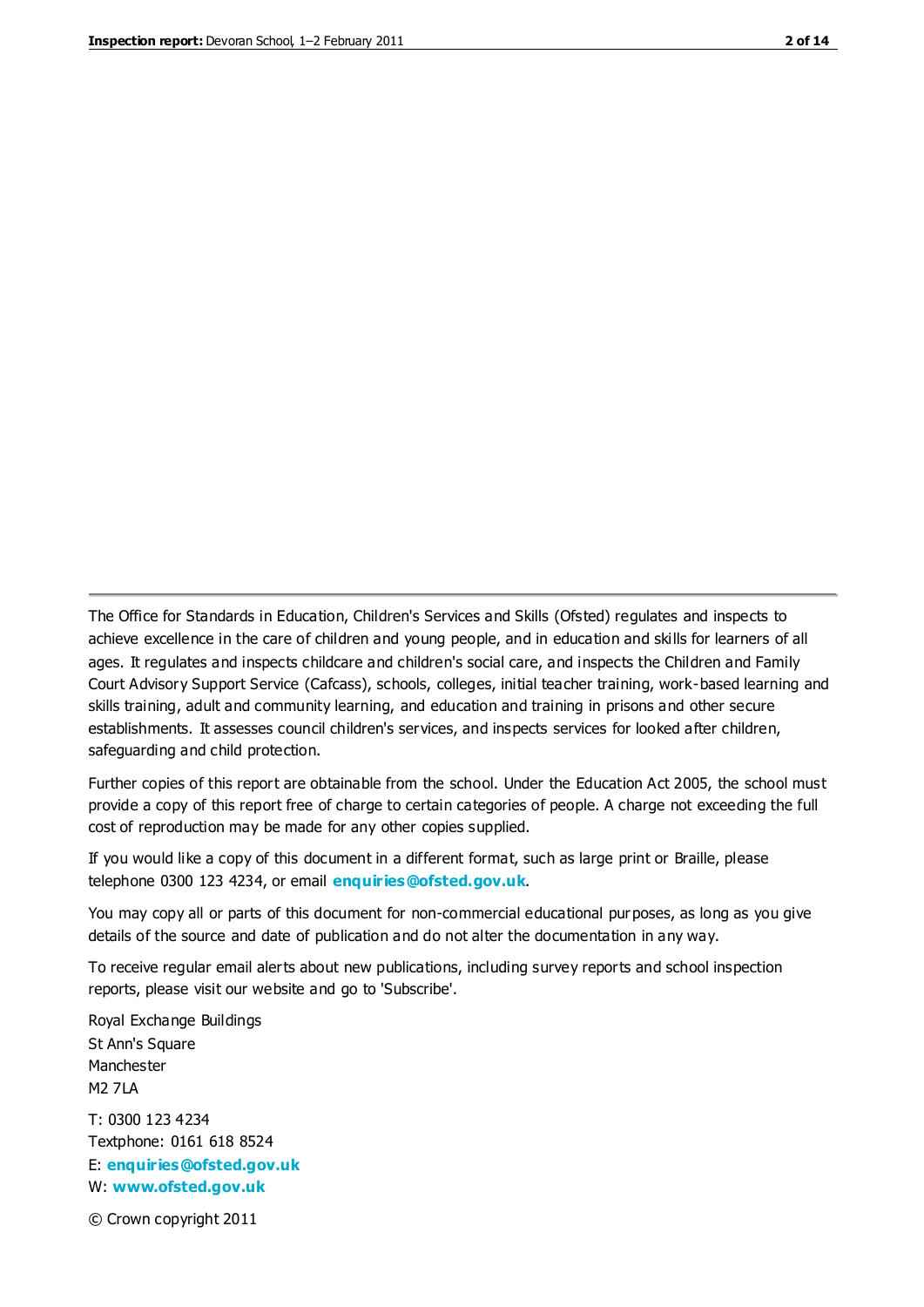# **Introduction**

This inspection was carried out by two additional inspectors and one of Her Majesty's Inspectors. In total, 18 lessons were observed and nine teachers. Meetings were held with parents and carers, two groups of pupils, members of the governing body and some staff with positions of responsibility. Inspectors observed the school's teaching, looked at pupils' work and the school's curriculum planning, and evaluated pupils' progress data. Questionnaires from older pupils, teaching and support staff, and 124 parents and carers were scrutinised.

The inspection team reviewed many aspects of the school's work. It looked in detail at a number of key areas.

- What is the level of progress of different groups of pupils during their time at the school?
- $\blacksquare$  How consistent is teaching across the school?
- How effective are leaders and managers at all levels at bringing about improvements?

# **Information about the school**

The school serves Devoran village. It is an average-sized school. Most pupils attend from the local catchment but an increasing number travel from outside this immediate area. Children in the Early Years Foundation Stage are provided for in a Reception class. The school has a breakfast- and after-school club on site managed by the governing body. The proportion of pupils entitled to free school meals is below the national figure and most pupils come from White British backgrounds. The proportion of pupils with learning difficulties and/or disabilities is lower than the national average. The school has achieved a number of awards, including Healthy Schools Award, Investors in People and Activemark.�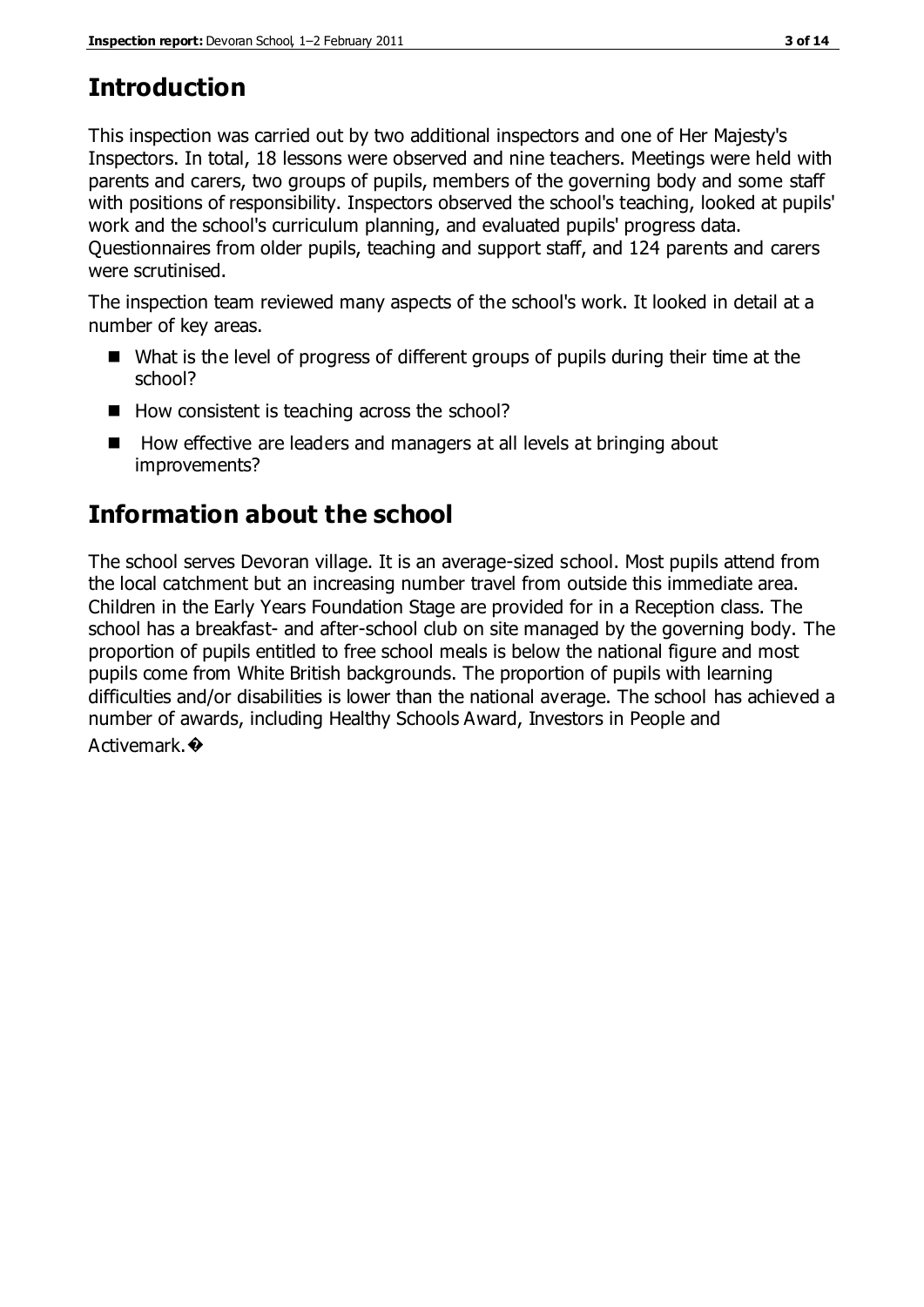# **Inspection judgements**

| Overall effectiveness: how good is the school?  |  |
|-------------------------------------------------|--|
| The school's capacity for sustained improvement |  |

# **Main findings**

Devoran School provides an outstanding quality of education. Key to this success is pupils' outstanding behaviour which plays a pivotal role in the quality of their learning. The outstanding quality of care, guidance and support enables pupils to make excellent progress in their personal development. In the words of one parent, 'My child has excelled academically, but the most rewarding aspect is the change in his behaviour, aspirations and happiness because staff go the extra mile.'

From skills similar to those expected by the time they begin school, children in the Early Years Foundation Stage settle very well and make an excellent start to their education.

The school is extremely successful in working with significant partners to extend pupils' education beyond what would normally be expected. Together with the excellent relationships between staff and pupils, this contributes to the outstanding behaviour seen in lessons, around the school and during before- or after-school provision.

Standards are high. Pupils make good progress in their learning relative to their starting points due to the consistently good and improving teaching combined with carefully targeted support. During the inspection, some teaching did not explicitly refer to what pupils should be learning at key points in lessons and, as a result, pupils' progress was not maximised.

The curriculum contains a range of well-constructed activities which are extremely successful in promoting pupils' contribution to their community. It is also very effective in ensuring pupils understand how to lead extremely safe and healthy lifestyles. This is reflected in the national awards gained by the school and the very high uptake of healthy school meals. $\hat{\mathbf{\diamond}}$  The development of pupils' cross-curricular literacy, mathematics, and information and communication technology skills is given high priority in planning and prepares pupils very successfully for their future lives. The headteacher provides very strong and reflective leadership for the school. She leads a committed staff team that shares the school's aims and values. Good self- evaluation ensures the school has an accurate understanding of its strengths and areas for further development. The arrangements for monitoring teaching and school improvement plans are generally good and identify broad areas for improvement, although in some respects there is a lack of precision and detail in follow-up action to ensure more rapid progress. Since the last inspection, there have been improvements in the school's work which include new systems for recording pupils' progress, improved provision for extended services and more appropriate challenge for higher-attaining pupils. The pace of improvement, combined with the school's use of resources to achieve excellent value for money, demonstrates the school has a good capacity for further improvement.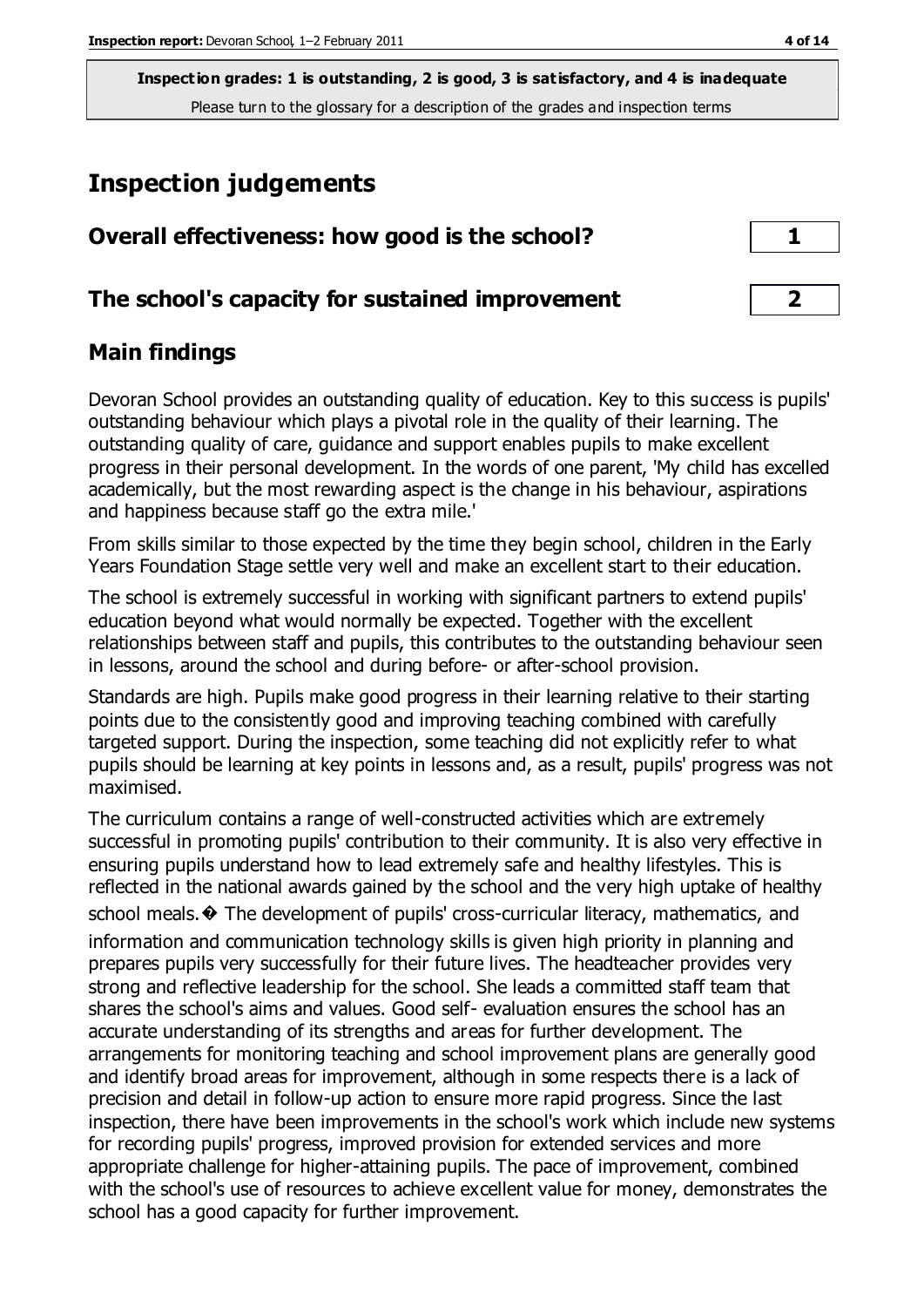# **What does the school need to do to improve further?**

- Improve teaching to be outstanding by maintaining a clear focus on precisely what pupils need to learn throughout lessons.
- Sharpen self-evaluation activities by leaders and managers at all levels to ensure that explicit actions in school improvement planning bring about improvements with clear criteria on which to judge success.Sharpen self-evaluation activities by leaders and managers at all levels to ensure that explicit actions in school improvement planning bring about improvements with clear criteria on which to judge success.

# **Outcomes for individuals and groups of pupils 1**

Pupils achieve extremely well academically and personally. Pupils make good progress with their academic learning in the classroom due to the excellent relationships and very well established classroom routines that ensure learning proceeds smoothly. Pupils' interest in learning is stimulated when they have the opportunity to contribute to the curriculum and planned lessons. Pupils' enjoyment and achievement are particularly marked in English. During the inspection, this was observed when Year 2 pupils applied their knowledge of paragraphs to retell stories of Adelita the Mexican Cinderella and when Year 6 used a 'toolkit' to write a balanced argument. Pupils enjoy coming to school, as shown by their above average attendance, because they feel valued.

Pupils make excellent progress in developing their social skills and become very happy, confident individuals before the time they leave school. They conscientiously take on extra responsibilities around the school, for example by participating in the school council, helping younger pupils at lunchtimes or organising 'fines day' fund- raising activities.

Playtime buddies and Lantern Parades in Truro help develop pupils' contribution to their community exceptionally well. Through carefully planned lessons, pupils' levels of independence and self-control become high. Pupils' self-steem and self-confidence are boosted further when their achievements are recognised and celebrated in assemblies. Further to this, older pupils develop their pubic speaking skills extremely well, for example through the Youth Speaks competition. A high number also develop a thoughtful and reflective outlook through skills gained at innovative clubs such as Philosophy or Thinking Skills. Through the valued Parents and Children Together programme, the overwhelming majority of pupils say they feel very safe in school, and parents and carers recognise the high levels of care they receive.

� Previous variations in performance between groups and subjects have now been closed so that all groups perform well, including those with special educational needs and/or disabilities. A combination of high attainment and good academic progress means that pupils' overall achievement is outstanding.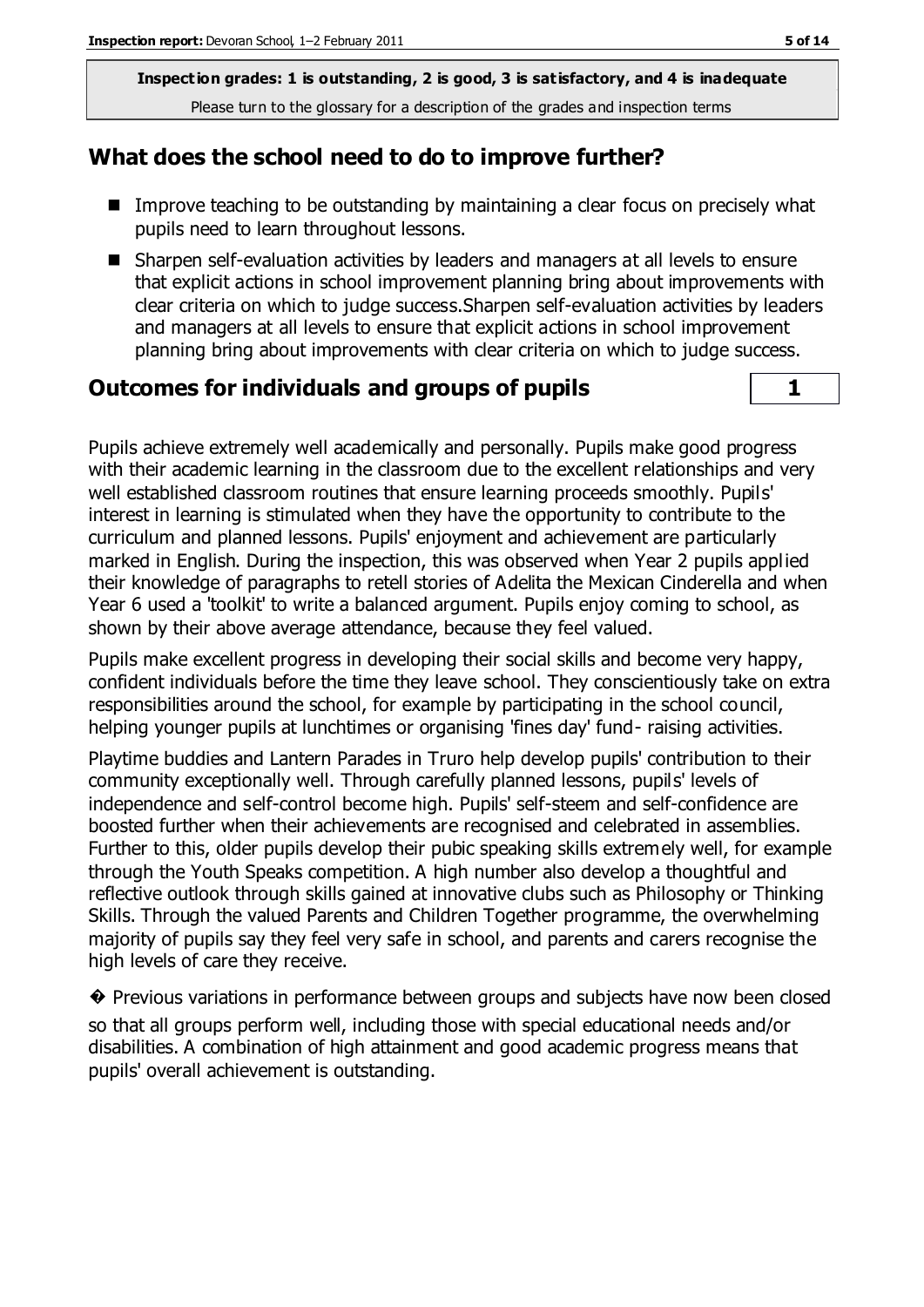# **Inspection grades: 1 is outstanding, 2 is good, 3 is satisfactory, and 4 is inadequate**

Please turn to the glossary for a description of the grades and inspection terms

#### These are the grades for pupils' outcomes

| Pupils' achievement and the extent to which they enjoy their learning                                                     | 1                       |
|---------------------------------------------------------------------------------------------------------------------------|-------------------------|
| Taking into account:<br>Pupils' attainment <sup>1</sup>                                                                   | 1                       |
| The quality of pupils' learning and their progress                                                                        | $\mathcal{P}$           |
| The quality of learning for pupils with special educational needs and/or disabilities<br>and their progress               | 2                       |
| The extent to which pupils feel safe                                                                                      | 1                       |
| Pupils' behaviour                                                                                                         | 1                       |
| The extent to which pupils adopt healthy lifestyles                                                                       | 1                       |
| The extent to which pupils contribute to the school and wider community                                                   | 1                       |
| The extent to which pupils develop workplace and other skills that will contribute to<br>their future economic well-being |                         |
| Taking into account:<br>Pupils' attendance <sup>1</sup>                                                                   | $\mathcal{P}$           |
| The extent of pupils' spiritual, moral, social and cultural development                                                   | $\overline{\mathbf{2}}$ |

<sup>1</sup> The grades for attainment and attendance are: 1 is high; 2 is above average; 3 is broadly average; and 4 is low

# **How effective is the provision?**

Teachers understand the needs of pupils very well. They have excellent relationships with pupils and encourage them to participate widely in the life of the school. All staff deploy their very good subject knowledge well to provide good support and challenge for all groups of pupils. Lessons are well paced and contain practical activities which enable pupils to apply learnt skills and maintain their interest. A calm and purposeful atmosphere exists in all classes. Teaching assistants contribute significantly to pupils' learning because they encourage pupils to do as much as possible for themselves. Staff have conducted some research to tackle the underperformance in some boys' writing. This has had a positive impact and has accelerated pupils' progress.

Teachers have good systems for assessing pupils' attainment and recording their progress. There is inconsistency in the use of information gathered during lessons to precisely focus on what children have learnt. This results in some pupils not maximising progress and teachers not being able to review accurately what pupils have learnt. Excellent examples occur, such as in an outstanding Year 6 English lesson where whiteboards were very effectively used to check pupils' understanding of contrasting connectives.

The excellent curriculum provides a very broad range of activities which effectively meet the different needs and interests of all pupils. The school uses the local environment very well to provide practical experiences for learning such as 'Wellie Walks' to Restronguet Creek. The excellent curriculum is enhanced by the specific extra-curricular clubs such as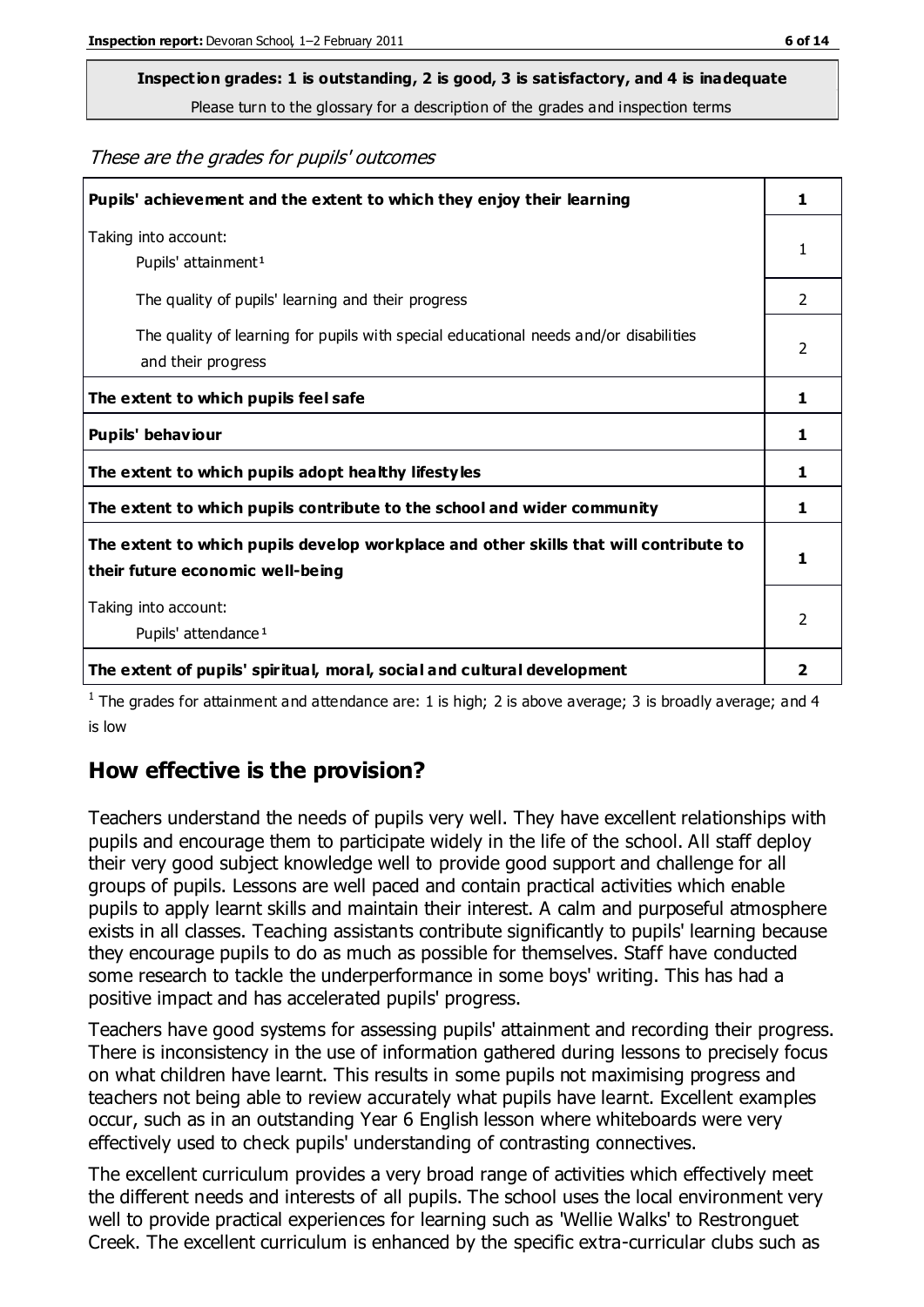Story Telling, designed to directly address pupils' learning needs. This adds impact to the already broad range of well-attended, extra- curricular clubs, including the before- and after-school care.

� The strong staff teamwork and close partnership with parents, carers and other

professionals underpin the school's very caring and supportive environment. The individual education plans and detailed support, including excellent partnership arrangements with a wide range of external agencies, ensure that the needs of those pupils whose circumstances make them more vulnerable, are met very well.

| The quality of teaching                                                                                    |  |
|------------------------------------------------------------------------------------------------------------|--|
| Taking into account:<br>The use of assessment to support learning                                          |  |
| The extent to which the curriculum meets pupils' needs, including, where relevant,<br>through partnerships |  |
| The effectiveness of care, guidance and support                                                            |  |

#### These are the grades for the quality of provision

# **How effective are leadership and management?**

The headteacher has embedded a very caring and thoughtful school ethos based on a nurturing philosophy. This inclusive style of leadership is shared by all members of the school community. Ambitious targets have resulted in an environment where pupils can thrive. Their successes are shared collectively and valued through reward certificates they receive in assemblies and in newsletters. Similarly, staff strengths and skills are recognised and made best use of. The commitment to professional and personal development is an embedded part of the school ethos. Leaders and managers at all levels have fostered an environment where everyone is treated with trust and dignity. Some have assumed their responsibilities quite recently. They have good analytical skills and subject knowledge, although these have not yet had time to demonstrate their full impact on accelerating pupils' academic progress.

The governing body challenges and supports the school well. Governors care deeply about the quality of education pupils receive and are involved in monitoring the school's work through visits to lessons and presentations from staff.  $\odot$  Systems are in place to ensure statutory requirements are met and finances managed prudently. The school uses its resources exceptionally well.

Parents and carers receive high-quality information about the personal care and academic progress of their children, and the vast majority are very supportive of the school, sharing in the strong sense of pride and belonging that permeates all aspects of the school's work. Highly positive relationships extend to excellent partnership arrangements with a wide range of external agencies; this ensures individual needs can be met. Links to the local secondary school enhance learning very well in science for pupils known to be gifted and talented.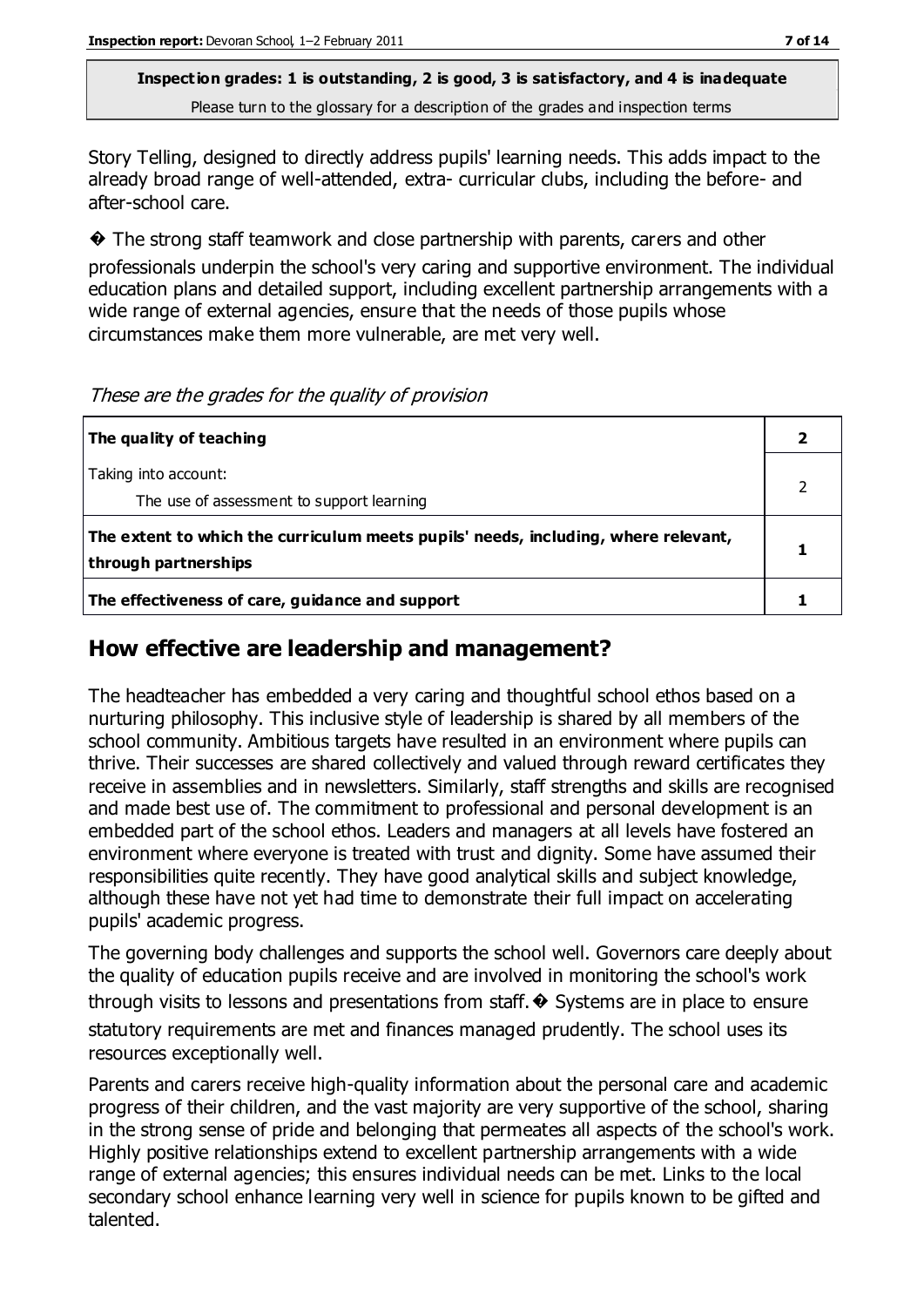Data to assess and track pupils' academic progress are significant and considerable. Identified actions by leaders to improve the quality of teaching, or how this information is accurately shared through the school development plan with governors in order to hold the school to account, is less clear. Through the highly inclusive ethos, the school successfully promotes equal opportunities and does not discriminate. School values are well modelled and taught by staff, and have a very positive impact on pupils' attitudes and personal development. The school promotes community cohesion well, as is demonstrated by the developing residential programme and Spanish pen pals. Local links are extremely strong.

� Arrangements to protect and keep pupils safe meet requirements well. All staff and governors are well trained in child protection procedures, and adults are fully vetted and checked before they are employed by the school. Staff, pupils and parents and carers state they feel very safe and secure with the school.

| The effectiveness of leadership and management in embedding ambition and driving<br><b>improvement</b>                                                           | 2              |
|------------------------------------------------------------------------------------------------------------------------------------------------------------------|----------------|
| Taking into account:<br>The leadership and management of teaching and learning                                                                                   | 2              |
| The effectiveness of the governing body in challenging and supporting the<br>school so that weaknesses are tackled decisively and statutory responsibilities met | 2              |
| The effectiveness of the school's engagement with parents and carers                                                                                             | 2              |
| The effectiveness of partnerships in promoting learning and well-being                                                                                           |                |
| The effectiveness with which the school promotes equality of opportunity and tackles<br>discrimination                                                           | 2              |
| The effectiveness of safeguarding procedures                                                                                                                     | $\overline{2}$ |
| The effectiveness with which the school promotes community cohesion                                                                                              | $\mathbf{2}$   |
| The effectiveness with which the school deploys resources to achieve value for money                                                                             |                |

#### These are the grades for leadership and management

# **Early Years Foundation Stage**

Staff form very positive links with families through the extensive Learning Together programme of induction. Excellent transition plans for individual children moving into Year 1 ensures a very smooth passage to the next stage of their education. Parents and carers are provided with detailed information early, helping to ensure that children develop key learning behaviours rapidly. Excellent and detailed observations that build on previous experiences are used exceptionally well to provide individual daily lessons in phonics (the sounds that letters make) and number work. Creative development is nurtured very well when children have time to explore and investigate at length ideas that interest them such as 'Space' or 'Superheroes'. Activities such as weighing jelly in balance scales foster a strong collective community with children working well together and cooperating well with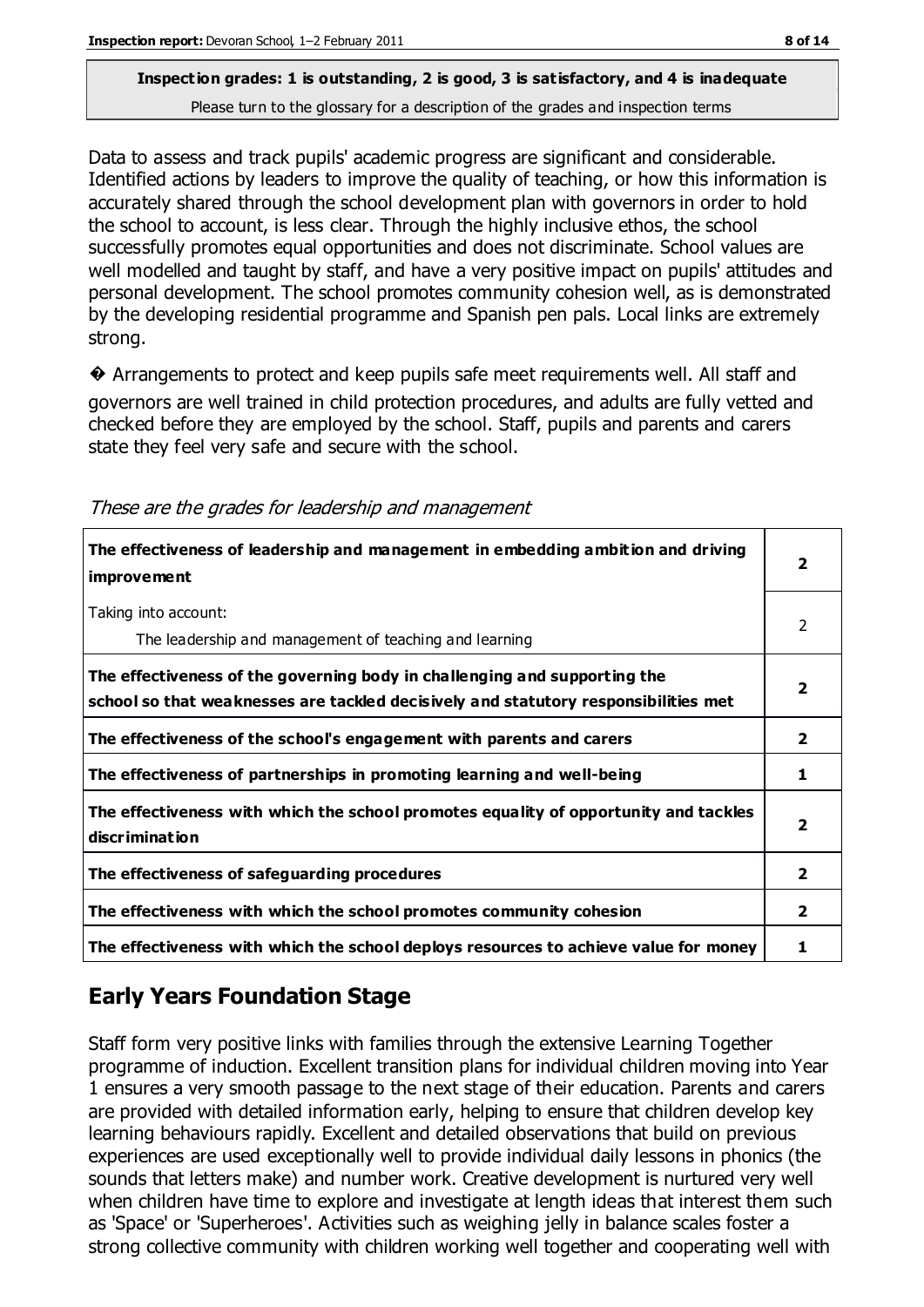adults. The indoor and outdoor areas are well resourced and adapted to children's responses meaning that they are always interested in and enjoy their learning. The Early Years Foundation Stage leader is relatively new in post. She has good, clear ideas on how to improve the setting further but these have yet to be implemented. Shared planning between staff for Reception-age children who attend before- or after-school care at the school ensures they are very well catered for. As a result of the very effective teamwork, good leadership and well-organised, imaginative teaching, children become happy and confident, making exceptional progress in lessons.

These are the grades for the Early Years Foundation Stage

| Overall effectiveness of the Early Years Foundation Stage                             |  |
|---------------------------------------------------------------------------------------|--|
| Taking into account:<br>Outcomes for children in the Early Years Foundation Stage     |  |
| The quality of provision in the Early Years Foundation Stage                          |  |
| The effectiveness of leadership and management of the Early Years Foundation<br>Stage |  |

# **Views of parents and carers**

A much higher than average proportion of parental questionnaires were returned. One parent commented, 'We are very happy with our children's education. They have progressed academically, socially and physically. Their needs have been well met and school is such a positive experience for them.'<sup>•</sup> Parents hold extremely positive views of all aspects of the school's work. Parents and carers appreciate the very high standard of support provided for their children. A very small minority of parents and carers felt that communication could be improved from the school or that the individual needs of their children were not met. Inspectors noted that the school has plans in place to address

these concerns.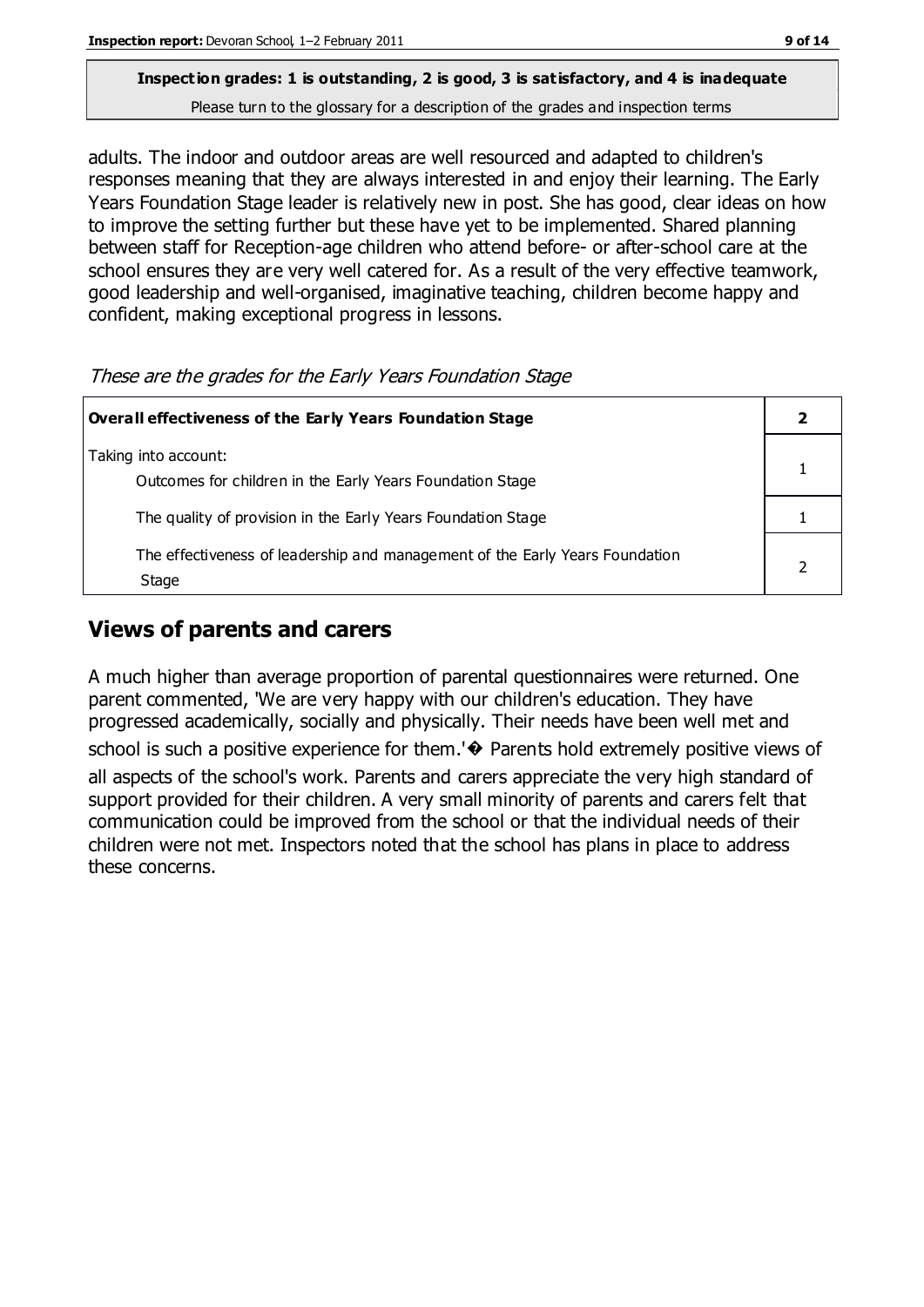#### **Responses from parents and carers to Ofsted's questionnaire**

Ofsted invited all the registered parents and carers of pupils registered at Devoran School to complete a questionnaire about their views of the school.

In the questionnaire, parents and carers were asked to record how strongly they agreed with 13 statements about the school.

The inspection team received 124 completed questionnaires by the end of the on-site inspection. In total, there are 192 pupils registered at the school.

| <b>Statements</b>                                                                                                                                                                                                                                       |              | <b>Strongly</b><br><b>Agree</b><br>agree |              |               | <b>Disagree</b> |                | <b>Strongly</b><br>disagree |               |
|---------------------------------------------------------------------------------------------------------------------------------------------------------------------------------------------------------------------------------------------------------|--------------|------------------------------------------|--------------|---------------|-----------------|----------------|-----------------------------|---------------|
|                                                                                                                                                                                                                                                         | <b>Total</b> | $\frac{0}{0}$                            | <b>Total</b> | $\frac{0}{0}$ | <b>Total</b>    | $\frac{0}{0}$  | <b>Total</b>                | $\frac{0}{0}$ |
| My child enjoys school                                                                                                                                                                                                                                  | 71           | 57                                       | 47           | 38            | 5               | 4              | $\mathbf 0$                 | $\mathbf 0$   |
| The school keeps my child<br>safe                                                                                                                                                                                                                       | 86           | 69                                       | 34           | 27            | 3               | $\overline{2}$ | $\mathbf 0$                 | $\mathbf 0$   |
| My school informs me about<br>my child's progress                                                                                                                                                                                                       | 49           | 40                                       | 64           | 52            | 9               | $\overline{7}$ | $\mathbf{1}$                | $\mathbf{1}$  |
| My child is making enough<br>progress at this school                                                                                                                                                                                                    | 49           | 40                                       | 65           | 52            | 9               | $\overline{7}$ | $\mathbf 0$                 | $\mathbf 0$   |
| The teaching is good at this<br>school                                                                                                                                                                                                                  | 69           | 56                                       | 51           | 41            | $\overline{2}$  | $\overline{2}$ | $\mathbf{0}$                | $\pmb{0}$     |
| The school helps me to<br>support my child's learning                                                                                                                                                                                                   | 51           | 41                                       | 59           | 48            | 10              | 8              | $\mathbf{1}$                | $\mathbf{1}$  |
| The school helps my child to<br>have a healthy lifestyle                                                                                                                                                                                                | 67           | 54                                       | 54           | 44            | 0               | 0              | 0                           | $\mathbf 0$   |
| The school makes sure that<br>my child is well prepared for<br>the future (for example<br>changing year group,<br>changing school, and for<br>children who are finishing<br>school, entering further or<br>higher education, or entering<br>employment) | 56           | 45                                       | 62           | 50            | $\overline{4}$  | 3              | $\mathbf 0$                 | $\mathbf 0$   |
| The school meets my child's<br>particular needs                                                                                                                                                                                                         | 47           | 38                                       | 64           | 52            | 11              | 9              | $\mathbf{1}$                | $\mathbf{1}$  |
| The school deals effectively<br>with unacceptable behaviour                                                                                                                                                                                             | 52           | 42                                       | 57           | 46            | 8               | 6              | $\mathbf{1}$                | $\mathbf{1}$  |
| The school takes account of<br>my suggestions and concerns                                                                                                                                                                                              | 53           | 43                                       | 56           | 45            | 9               | 7              | 2                           | 2             |
| The school is led and<br>managed effectively                                                                                                                                                                                                            | 65           | 52                                       | 48           | 39            | 9               | 7              | $\mathbf 0$                 | $\mathbf 0$   |
| Overall, I am happy with my<br>child's experience at this<br>school                                                                                                                                                                                     | 71           | 57                                       | 45           | 36            | 6               | 5              | $\pmb{0}$                   | $\pmb{0}$     |

The table above summarises the responses that parents and carers made to each statement. The percentages indicate the proportion of parents and carers giving that response out of the total number of completed questionnaires. Where one or more parents and carers chose not to answer a particular question, the percentages will not add up to 100%.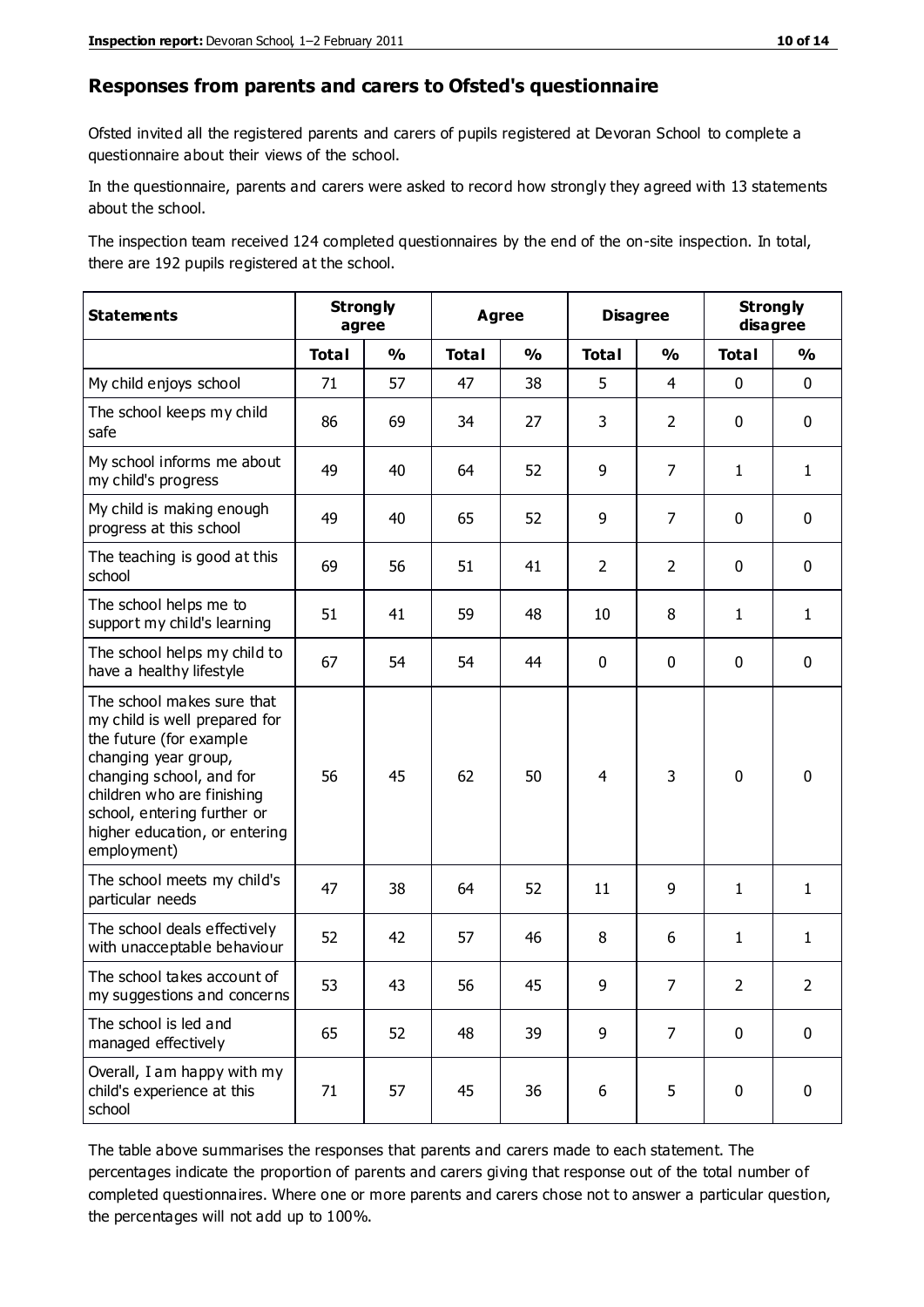# **Glossary**

| Grade   | <b>Judgement</b> | <b>Description</b>                                                                                                                                                                                                            |
|---------|------------------|-------------------------------------------------------------------------------------------------------------------------------------------------------------------------------------------------------------------------------|
| Grade 1 | Outstanding      | These features are highly effective. An outstanding school<br>provides exceptionally well for all its pupils' needs.                                                                                                          |
| Grade 2 | Good             | These are very positive features of a school. A school that<br>is good is serving its pupils well.                                                                                                                            |
| Grade 3 | Satisfactory     | These features are of reasonable quality. A satisfactory<br>school is providing adequately for its pupils.                                                                                                                    |
| Grade 4 | Inadequate       | These features are not of an acceptable standard. An<br>inadequate school needs to make significant improvement<br>in order to meet the needs of its pupils. Ofsted inspectors<br>will make further visits until it improves. |

### **What inspection judgements mean**

# **Overall effectiveness of schools**

|                       | Overall effectiveness judgement (percentage of schools) |      |                     |                   |
|-----------------------|---------------------------------------------------------|------|---------------------|-------------------|
| <b>Type of school</b> | <b>Outstanding</b>                                      | Good | <b>Satisfactory</b> | <b>Inadequate</b> |
| Nursery schools       | 59                                                      | 35   | 3                   | 3                 |
| Primary schools       | 9                                                       | 44   | 39                  | 7                 |
| Secondary schools     | 13                                                      | 36   | 41                  | 11                |
| Sixth forms           | 15                                                      | 39   | 43                  | 3                 |
| Special schools       | 35                                                      | 43   | 17                  | 5                 |
| Pupil referral units  | 21                                                      | 42   | 29                  | 9                 |
| All schools           | 13                                                      | 43   | 37                  | 8                 |

New school inspection arrangements were introduced on 1 September 2009. This means that inspectors now make some additional judgements that were not made previously.

The data in the table above are for the period 1 September 2009 to 31 August 2010 and are consistent with the latest published official statistics about maintained school inspec tion outcomes (see **[www.ofsted.gov.uk](http://www.ofsted.gov.uk/)**).

The sample of schools inspected during 2009/10 was not representative of all schools nationally, as weaker schools are inspected more frequently than good or outstanding schools.

Percentages are rounded and do not always add exactly to 100.

Sixth form figures reflect the judgements made for the overall effectiveness of the sixth form in secondary schools, special schools and pupil referral units.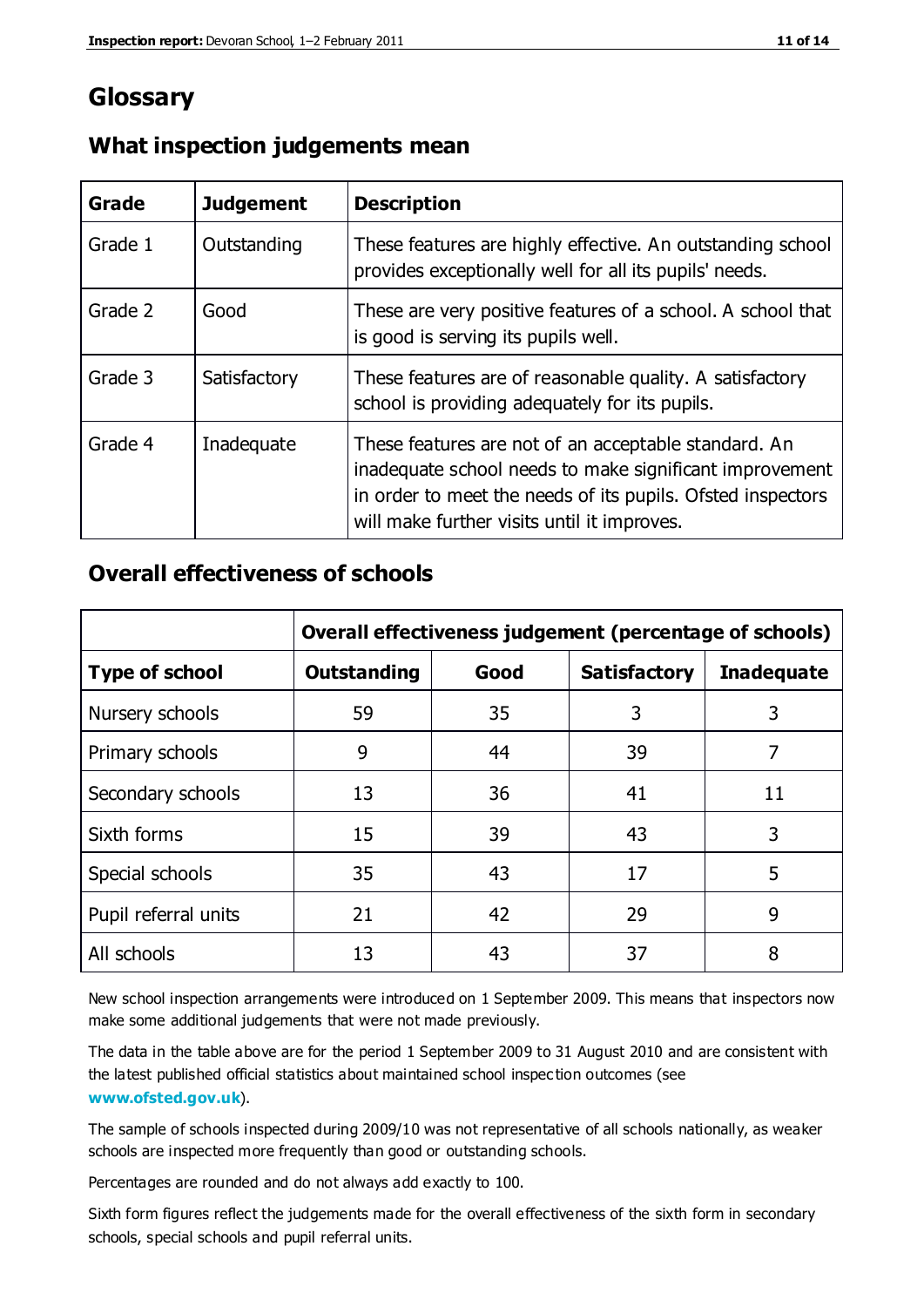# **Common terminology used by inspectors**

| Achievement:                  | the progress and success of a pupil in their learning,<br>development or training.                                                                                                                                                          |  |  |
|-------------------------------|---------------------------------------------------------------------------------------------------------------------------------------------------------------------------------------------------------------------------------------------|--|--|
| Attainment:                   | the standard of the pupils' work shown by test and<br>examination results and in lessons.                                                                                                                                                   |  |  |
| Capacity to improve:          | the proven ability of the school to continue<br>improving. Inspectors base this judgement on what<br>the school has accomplished so far and on the quality<br>of its systems to maintain improvement.                                       |  |  |
| Leadership and management:    | the contribution of all the staff with responsibilities,<br>not just the headteacher, to identifying priorities,<br>directing and motivating staff and running the school.                                                                  |  |  |
| Learning:                     | how well pupils acquire knowledge, develop their<br>understanding, learn and practise skills and are<br>developing their competence as learners.                                                                                            |  |  |
| <b>Overall effectiveness:</b> | inspectors form a judgement on a school's overall<br>effectiveness based on the findings from their<br>inspection of the school. The following judgements,<br>in particular, influence what the overall effectiveness<br>judgement will be. |  |  |
|                               | The school's capacity for sustained<br>improvement.                                                                                                                                                                                         |  |  |
|                               | Outcomes for individuals and groups of pupils.                                                                                                                                                                                              |  |  |
|                               | The quality of teaching.                                                                                                                                                                                                                    |  |  |
|                               | The extent to which the curriculum meets<br>pupils' needs, including, where relevant,<br>through partnerships.                                                                                                                              |  |  |
|                               | The effectiveness of care, guidance and<br>support.                                                                                                                                                                                         |  |  |
| Progress:                     | the rate at which pupils are learning in lessons and<br>over longer periods of time. It is often measured by<br>comparing the pupils' attainment at the end of a key                                                                        |  |  |

stage with their attainment when they started.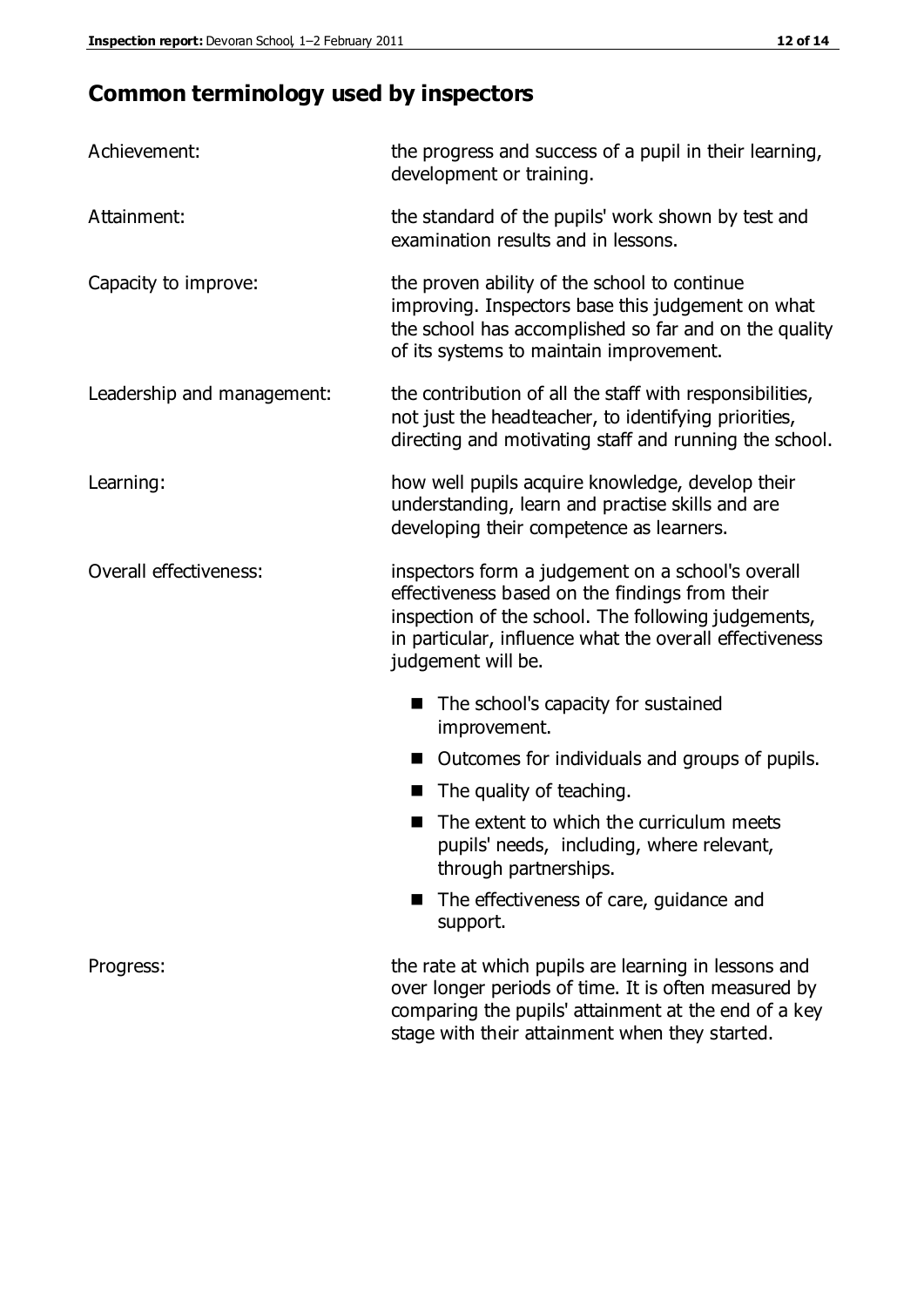# **This letter is provided for the school, parents and carers to share with their children. It describes Ofsted's main findings from the inspection of their school.**

3 February 2011

### Dear Pupils

# **Inspection of Devoran School, Truro TR3 6PA**

Thank you for the warm welcome when we visited your school recently. We were very impressed by your outstanding behaviour in lessons and around the school. We enjoyed seeing you in lessons, talking to you about your school and looking at your work.

We believe there are things that your school does very well. The children in the Early Years Foundation Stage make a very good start to school life and achieve very well.

All the adults in the school take very good care of you to make sure you are very safe. Your attendance is good. You say you enjoy shaping the way you learn in lessons and the exciting activities or visits teachers plan for you. You behave very well, look after each other very thoughtfully and gain excellent personal skills to help you grow up. You know the importance of eating healthily and taking regular exercise.

Your teachers work hard to make sure you are making good progress. The good teaching you receive helps you develop high skills in English and mathematics. We have asked them to make sure they focus very closely on what they want you to learn all the way through lessons to improve your progress even further.

We have also asked all the leaders and managers to look more closely at all that is going on at the school. They should provide teachers and governors with regular and detailed information about how you are all progressing. In this way, they can all help to make your school an even better place in which to learn.  $\bullet$ 

I am sure that the school, with all your help, will continue to get even better. It was a pleasure to meet you all. Best wishes for your future success.

Yours sincerely

Richard Light

**♦** Lead inspector